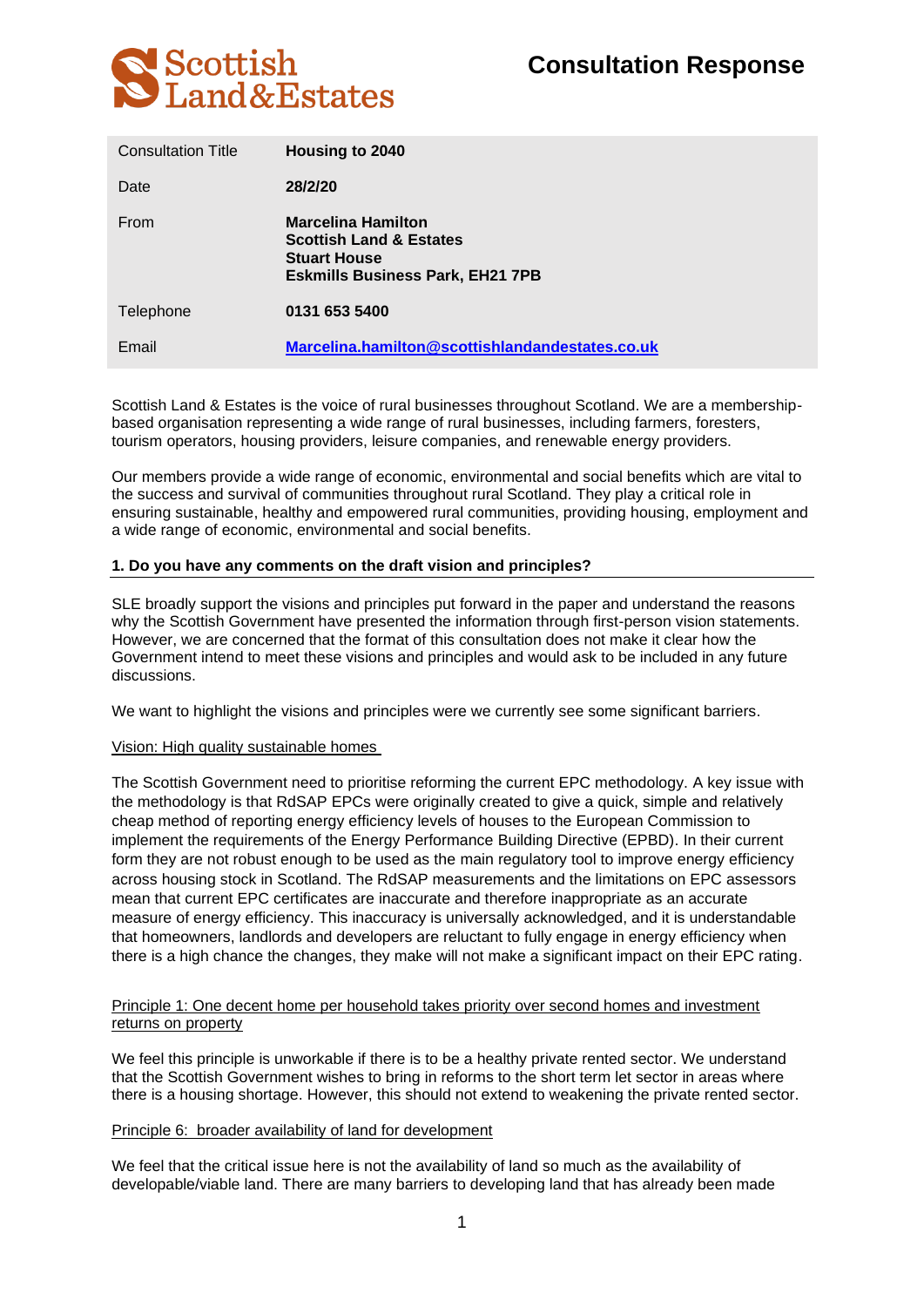

available for development. If we make more of this type of land 'available', we still won't necessarily address the problem unless it is deliverable.

We are concerned by the statement, "land zoned for housing or with planning permission is made available to whoever is willing to progress development, and this happens rapidly."

We believe this suggests those with planning permission or allocated land are unwilling to progress. In reality, this is generally not the case. Achieving this will require a significant amount of de-tangling regulation, and it is a statement which doesn't reflect the reality of house building on the ground.

Principle 13: The Private Rented Sector is the right size to provide quality, affordable and secure options for the households who want or need a rented home.

In addition to our comments on principle one, we would like to highlight our concerns that further reform of the private rented sector will weaken it further. The majority of landlords in Scotland own one or two properties. They are already struggling to meet the significant amount of reform which the Scottish Government has put in place. While we support the principle, we urge the Scottish Government to consider the fact that most landlords are not making significant profits from their rental assets. They will need support to continue to provide quality, affordable and secure options.

### **2. Do you have any comments on the scenarios and resilience of the route map or constraints?**

#### Route map

We understand that there is not a fixed route map on which to comment and that the evidence gathered from this consultation will go towards creating the route map. However, we would like to highlight our concern that fully meeting the visions and principles in this paper by 2040 will be problematic.

We are concerned with the Scottish Government's focus on speed. We feel there should be a much more systematic approach to dealing with housing. We think the current pace of the 'route map' is unworkable and little improvement will be achieved.

#### **Constraints**

Financial – The consultation states that the total cost of this work is going to cost over £100 billion over the twenty-year period, which amounts to £5 billion per year. This figure is far above the Scottish and UK Government's budget for housing in Scotland of £2.6 billion per year. While the consultation acknowledges finance as a constraint, the reality is that without the appropriate funding, the aims are unfeasible.

Labour Market – We have raised our concerns regarding the lack of a skilled workforce in rural areas several times to the Scottish Government. It is heartening to see they have recognised this as a constraint. However, we feel they still underestimate the disparity in available contractors in rural areas as oppose to urban and how this will affect rural housing.

### **3. Do you have any proposals that would increase the affordability of housing in the future?**

Proposal One: Have greater flexibility in the application of planning policies. Flexibility will ensure affordable housing is planned and located in the right place.

Proposal Two: Have grant subsidy that is focused on small towns.

Aside from these proposals, we would like clarity as to whether the Scottish Government want to make housing more affordable or if they want access to affordable housing to increase.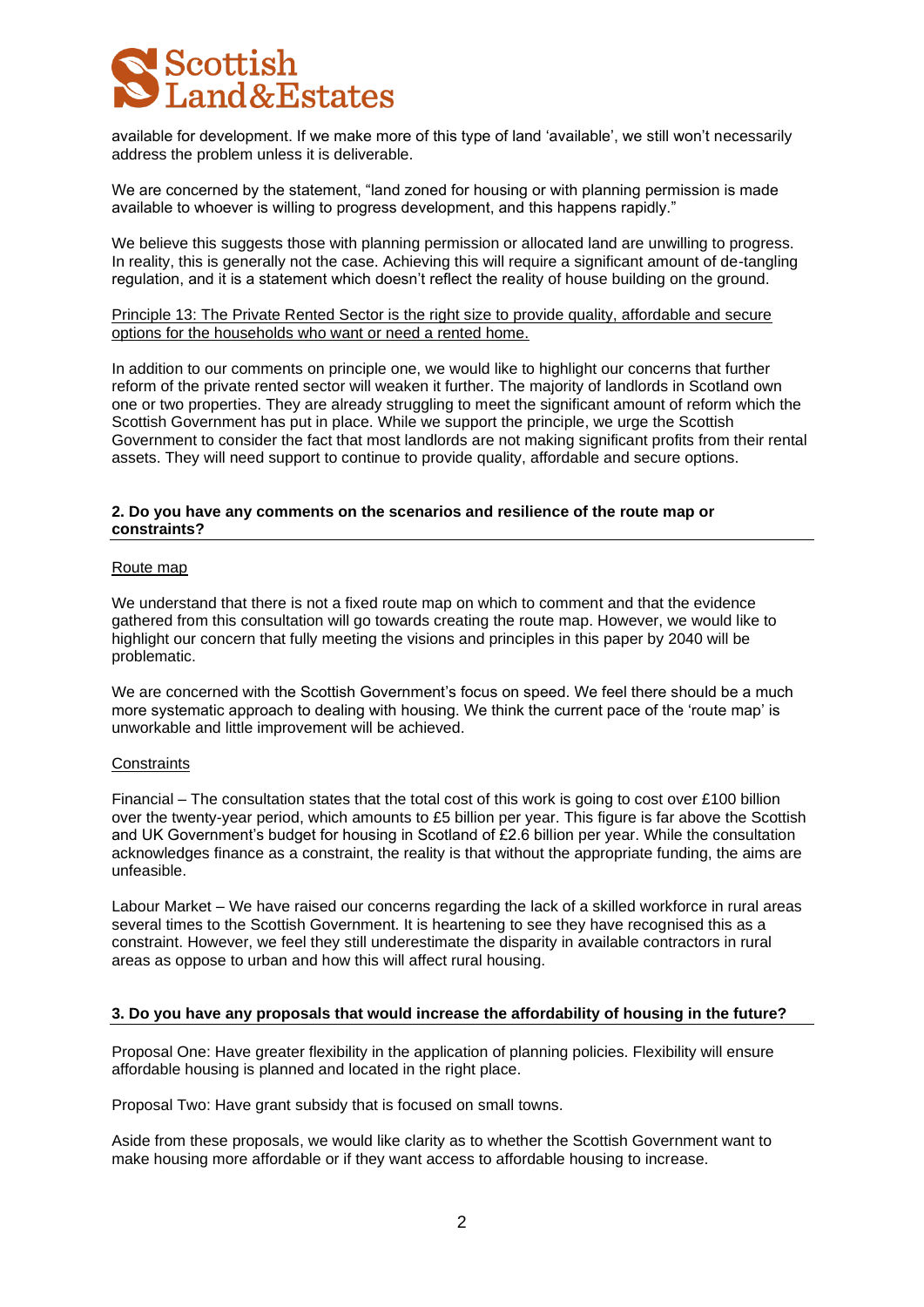

# **4. Do you have any proposals that would increase the accessibility and/or functionality of existing and new housing (for example, for older and disabled people)?**

Proposal One: Reassessing Housing space standards should be a priority. There should be a more significant commitment to accessibility than is currently provided. Increasing space standards would improve living conditions for people would contribute towards easier accessibility around the home. More space and accessibility would help to prevent trips and falls that currently account for a significant number of hospital admissions.

Proposal Two: The Scottish Government should bring Housing building standards in line with commercial building standards. For example, if commercial property building standards require a lift to all floors, then it should also apply to residential building standards. Currently, the building regulations are inconsistent on accessibility issues.

## **5. Do you have any proposals that would help us respond to the global climate emergency by increasing the energy efficiency and warmth and lowering the carbon emissions of existing and new housing?**

Proposal One: The Scottish Government should ask the UK Government to generate tax breaks against LBTT. We propose that LBTT is charged to the seller rather than the purchaser. Then tax breaks given break where the seller can demonstrate that works have been carried out to improve the carbon footprint of the dwelling. These tax breaks would encourage people to invest in their homes. This in turn would mean that the quality of housing stock would improve, and our nation's carbon emissions would reduce.

Proposal Two: The Scottish Government could adopt a system similar to the Dutch 'Madaster Platform', a material passport within the construction process. We feel it would be easy to accommodate a material passport approach within the existing 'Building Information Modelling' (BIM) process. The construction industry processes generate a significant level of carbon emissions. These emissions are not just a result of the design and the production process, but also the materials, labour and plant have to be sourced from wide geographical locations. Scotland is particularly vulnerable to high haulage transportation with many construction materials produced elsewhere.

### **6. Do you have any proposals that would improve the quality, standards and state of repair of existing and new housing?**

Proposal One: The Scottish Government needs to address and rectify the inequity of VAT liabilities on existing buildings. We feel that applying VAT on housing repairs, refurbishments, conversions of existing property and not on new build harms retrofitting and refurbishment.

Proposal Two: As part of their 'whole system approach' the Scottish Government need to invest in education, training and skills. This investment will ensure we have a workforce capable of delivering high-quality buildings and manage and provide high-quality services. Funds and improved partnering processes should be made available to train a skilled construction workforce to build and maintain all of our housing to a quality standard.

### **7. Do you have any proposals that would improve the space around our homes and promote connected places and vibrant communities?**

The Scottish Government must communicate the message of a 'whole approach' in any future policy or communications. The Scottish Government must invest in housing solutions that enable people to live well and contribute to the ecological sustainability of our planet. By adopting a whole place approach to policymaking and investment housing investment can be connected with broader public investment.